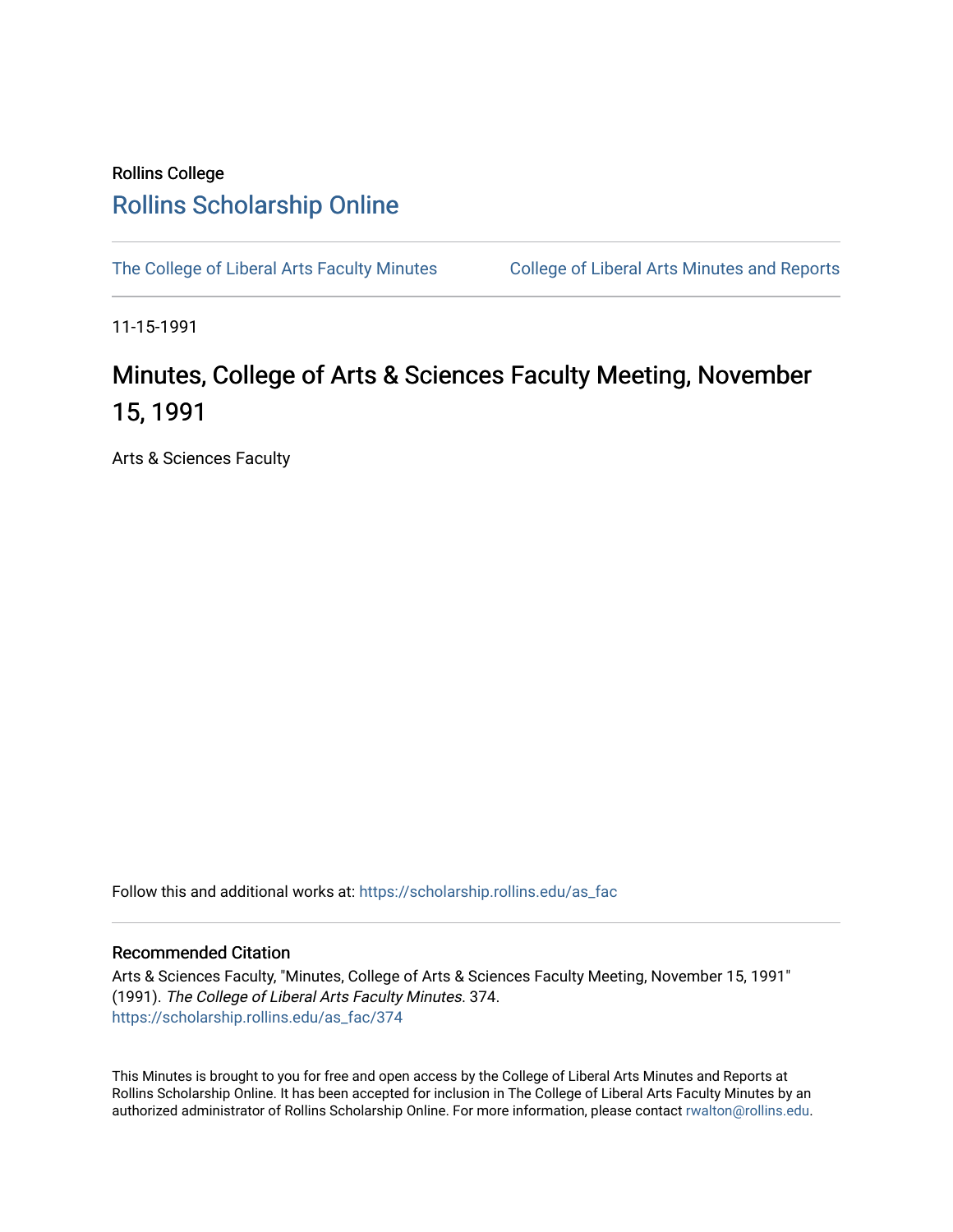\* \* \* \* \* \* \* \* \* \* \* \* \* \* \* \* \* \* \* \*

Fac, mtg

## Notice of Special Arts & Sciences Faculty Meeting

# followed by

#### Final Colloquium on A&S Bylaw Article VIII (Evaluation)

### Friday, November 15, 1991 Hauck Auditorium - 3:20-3:30 p.m. Faculty Meeting 3:30-5:00 p.m. Colloquium

\*\*\*\*\*\*\*\*\*\*\*\*\*\*\*\*\*\*\*\*\*\*\*\*\*\*\*\*\*

In accordance with A&S Bylaws. Article IV. Section 2. the Faculty will meet on Friday, November 15, 1991, in Hauck Auditorium, from 3:20-3:30 pm to endorse the President's designated Interim Dean of the Faculty of Arts and Sciences. The meeting will be followed immediately by the final faculty colloquium on Article VIII (Evaluation). PLEASE PLAN TO PARTICIPATE IN THESE TWO IMPORT ANT GOVERNANCE FUNCTIONS.